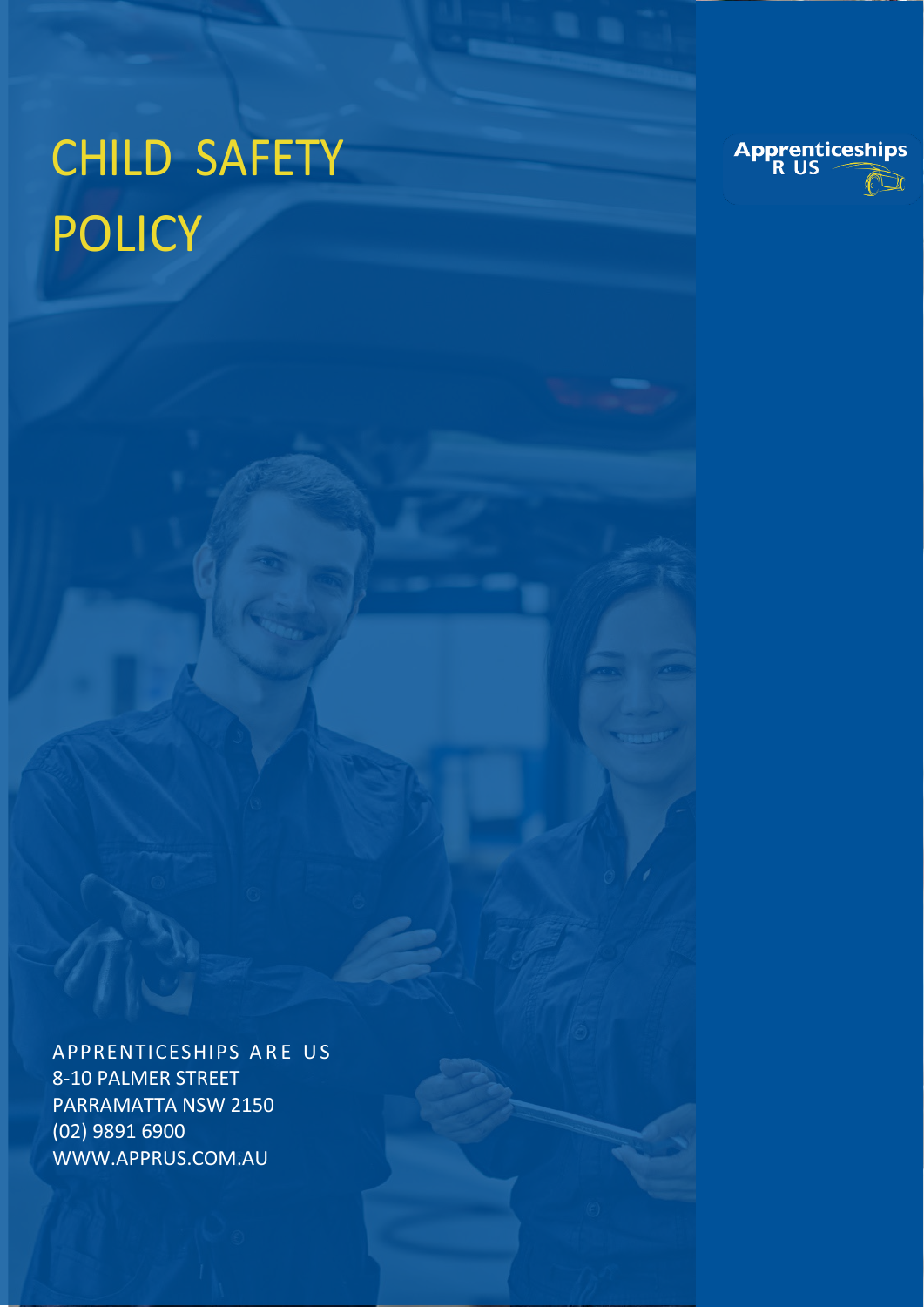## **Child Safety Policy**

### **Introduction**

Apprenticeships Are Us Limited is committed to promoting and protecting the interests and safety of children. We have zero tolerance for child abuse.

Everyone working at Apprenticeships Are Us Limited is responsible for the care and protection of children and reporting information about child abuse.

## **Purpose**

The purpose of this policy is:

- 1. To facilitate the prevention of child abuse occurring within Apprenticeships Are Us.
- 2. To work towards an organisational culture of child safety.
- 3. To prevent child abuse within Apprenticeships Are Us.
- 4. To ensure that all parties are aware of their responsibilities for identifying possible occasions for child abuse and for establishing controls and procedures for preventing such abuse and/or detecting such abuse when it occurs.
- 5. To provide guidance to staff/volunteers/contractors as to action that should be taken where they suspect any abuse within or outside of the organisation.
- 6. To provide a clear statement to staff/volunteers/contractors forbidding any such abuse.
- 7. To provide assurance that any and all suspected abuse will be reported and fully investigated.

## **Policy**

Apprenticeships Are Us is committed to promoting and protecting the best interests of children involved in its programs.

All children, regardless of their gender, race, religious beliefs, age, disability, sexual orientation, or family or social background, have equal rights to protection from abuse.

Apprenticeships Are Us has zero tolerance for child abuse. Everyone working at Apprenticeships Are Us is responsible for the care and protection of the children within our care and reporting information about suspected child abuse.

Child protection is a shared responsibility between Apprenticeships Are Us, all employees, workers, contractors, associates, and members of the Apprenticeships Are Us community.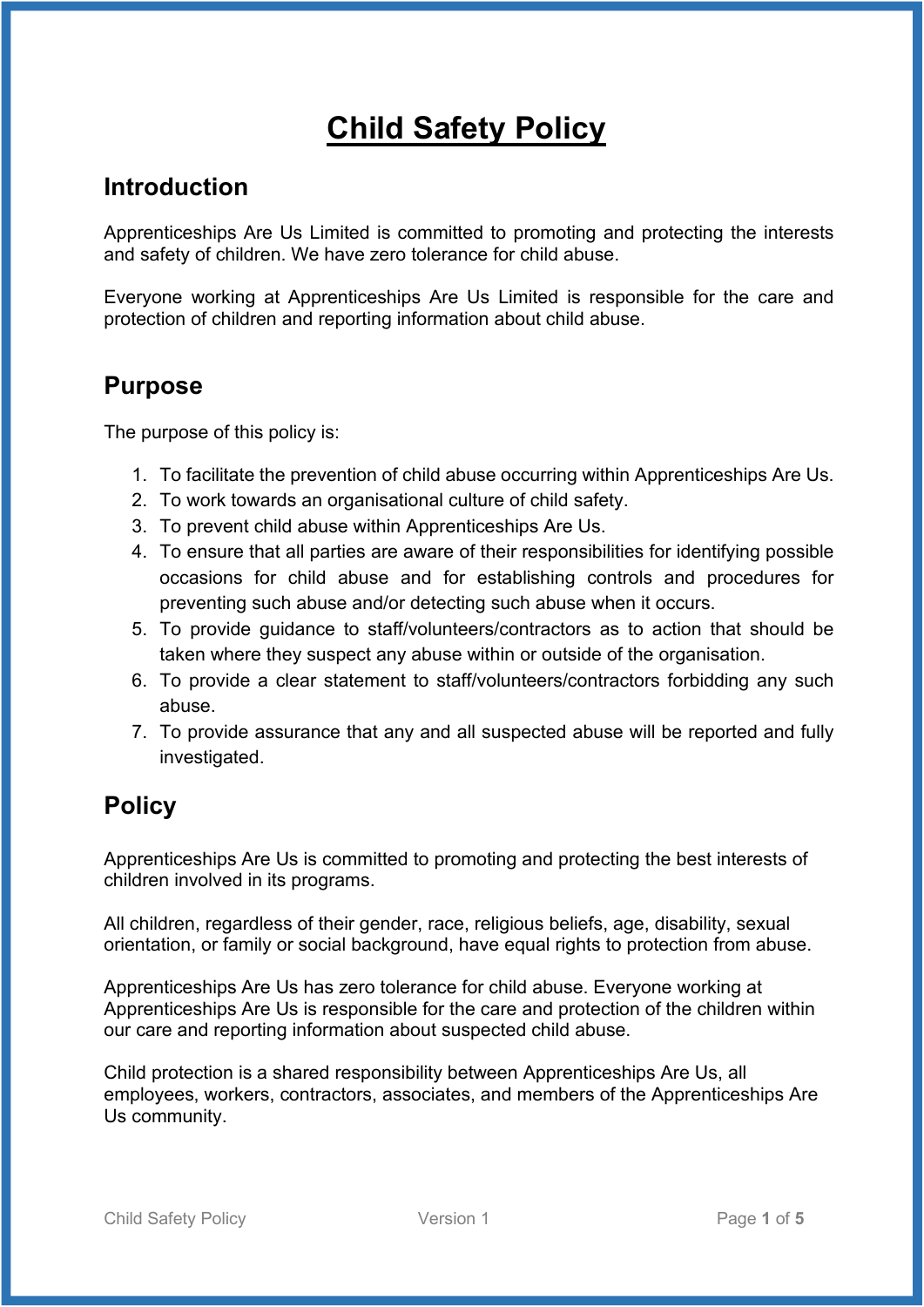Apprenticeships Are Us will consider the opinions of children and use their opinions to develop child protection policies.

Apprenticeships Are Us supports and respects all children, staff, and volunteers.

Apprenticeships Are Us is committed to the cultural safety of Aboriginal children, and those from culturally and/or linguistically diverse backgrounds, and to providing a safe environment for children living with a disability.

If any person believes a child is in immediate risk of abuse, telephone 000.

#### **Our staff and volunteers**

This policy guides our staff and volunteers on how to behave with children in our organisation.

All of our staff and volunteers must agree to abide by our code of conduct which specifies the standards of conduct required when working with children. All staff and volunteers, as well as children and their families, are given the opportunity to contribute to the development of the code of conduct.

#### **Training and supervision**

Training and education is important to ensure that everyone in our organisation understands that child safety is everyone's responsibility.

Our organisational culture aims for all staff and volunteers (in addition to parents/carers and children) to feel confident and comfortable in discussing any allegations of child abuse or child safety concerns. We train our staff and volunteers to identify, assess, and minimise risks of child abuse and to detect potential signs of child abuse.

We also support our staff and volunteers through ongoing supervision to develop their skills to protect children from abuse; and promote the cultural safety of Aboriginal children, the cultural safety of children from linguistically and/or diverse backgrounds, and the safety of children with a disability.

New employees and volunteers will be supervised regularly to ensure they understand our organisation's commitment to child safety and that everyone has a role to play in protecting children from abuse, as well as checking that their behaviour towards children is safe and appropriate (please refer to this organisation's code of conduct to understand appropriate behaviour further).

All new workers will receive a copy (or instructions on where to find a copy) of all child safe policies and procedures and their direct Manager will ensure that the following modules are completed as part of the induction process:

<https://childsafe.humanrights.gov.au/learning-hub/e-learning-modules>

Any inappropriate behaviour will be reported through appropriate channels, including the relevant State government departments and police, depending on the severity and urgency of the matter.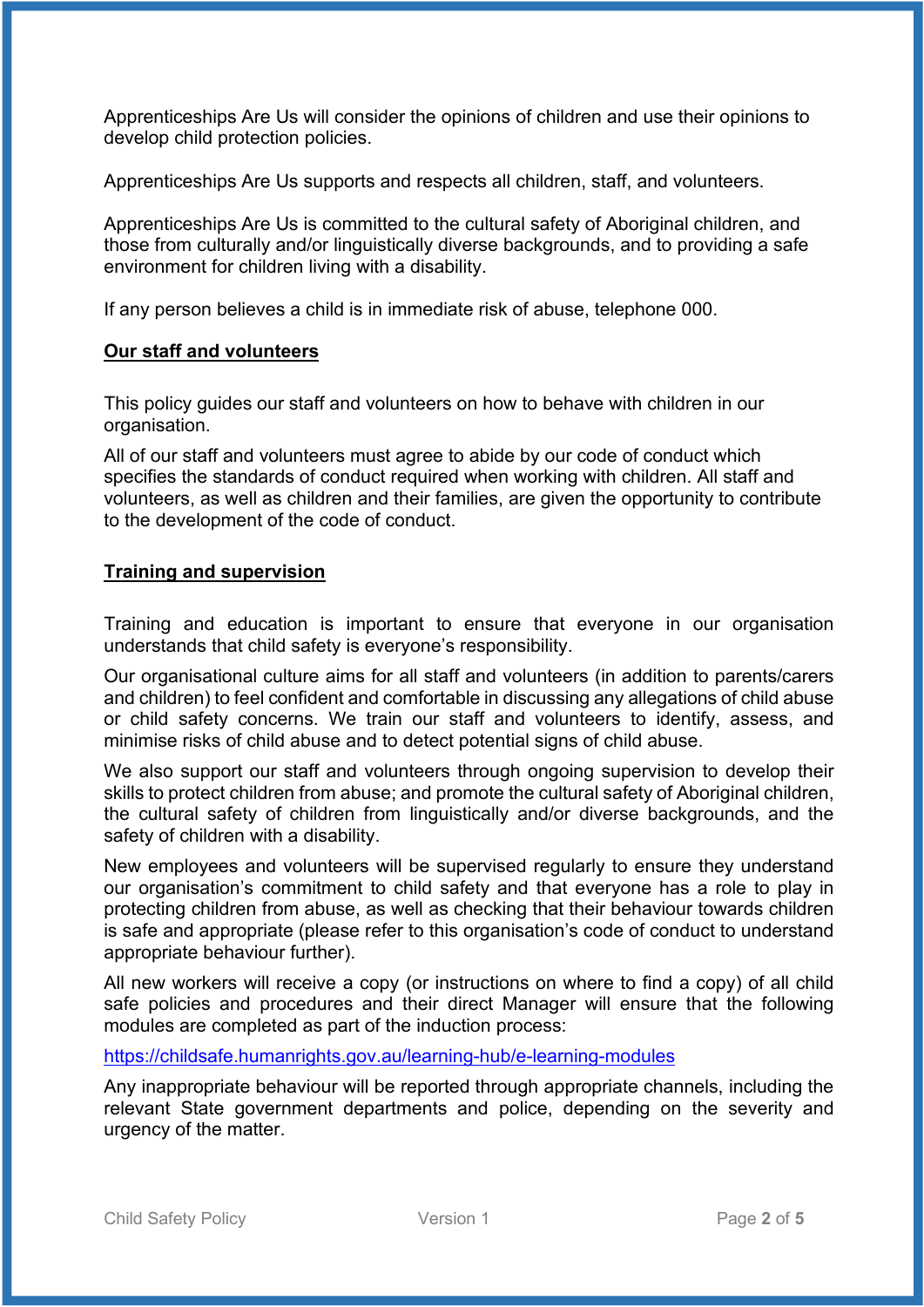#### **Recruitment**

We take all reasonable steps to employ skilled people to work with children. We develop selection criteria and advertisements which clearly demonstrate our commitment to child safety and an awareness of our social and legislative responsibilities. Our organisation understands that when recruiting staff and volunteers we have ethical as well as legislative obligations.

We actively encourage applications from Aboriginal peoples, people from culturally and/or linguistically diverse backgrounds and people with a disability.

All people engaged in child-related work, including volunteers, are required to hold a valid Working with Children Check in their relevant State of employment, and to provide evidence of this Check.

We carry out reference checks and police record checks to ensure that we are recruiting the right people. Police record checks are used only for the purposes of recruitment and are discarded after the recruitment process is complete. We do retain our own records (but not the actual criminal record) if an applicant's criminal history affected our decisionmaking process.

If during the recruitment process a person's records indicate a criminal history then the person will be given the opportunity to provide further information and context.

#### **Fair procedures for personnel**

The safety and wellbeing of children is our primary concern. We are also fair and just to personnel. The decisions we make when recruiting, assessing incidents, and undertaking disciplinary action will always be thorough, transparent, and based on evidence.

We record all allegations of abuse and safety concerns using our incident reporting form<sup>[1](#page-3-0)</sup>, including investigation updates. All records are securely stored.

If an allegation of abuse or a safety concern is raised, we provide updates to children and families on progress and any actions we as an organisation take.

#### **Privacy**

<span id="page-3-0"></span>All personal information considered or recorded will respect the privacy of the individuals involved, whether they be staff, volunteers, parents or children, unless there is a risk to someone's safety. We have safeguards and practices in place to ensure any personal information is protected. Everyone is entitled to know how this information is recorded, what will be done with it, and who will have access to it.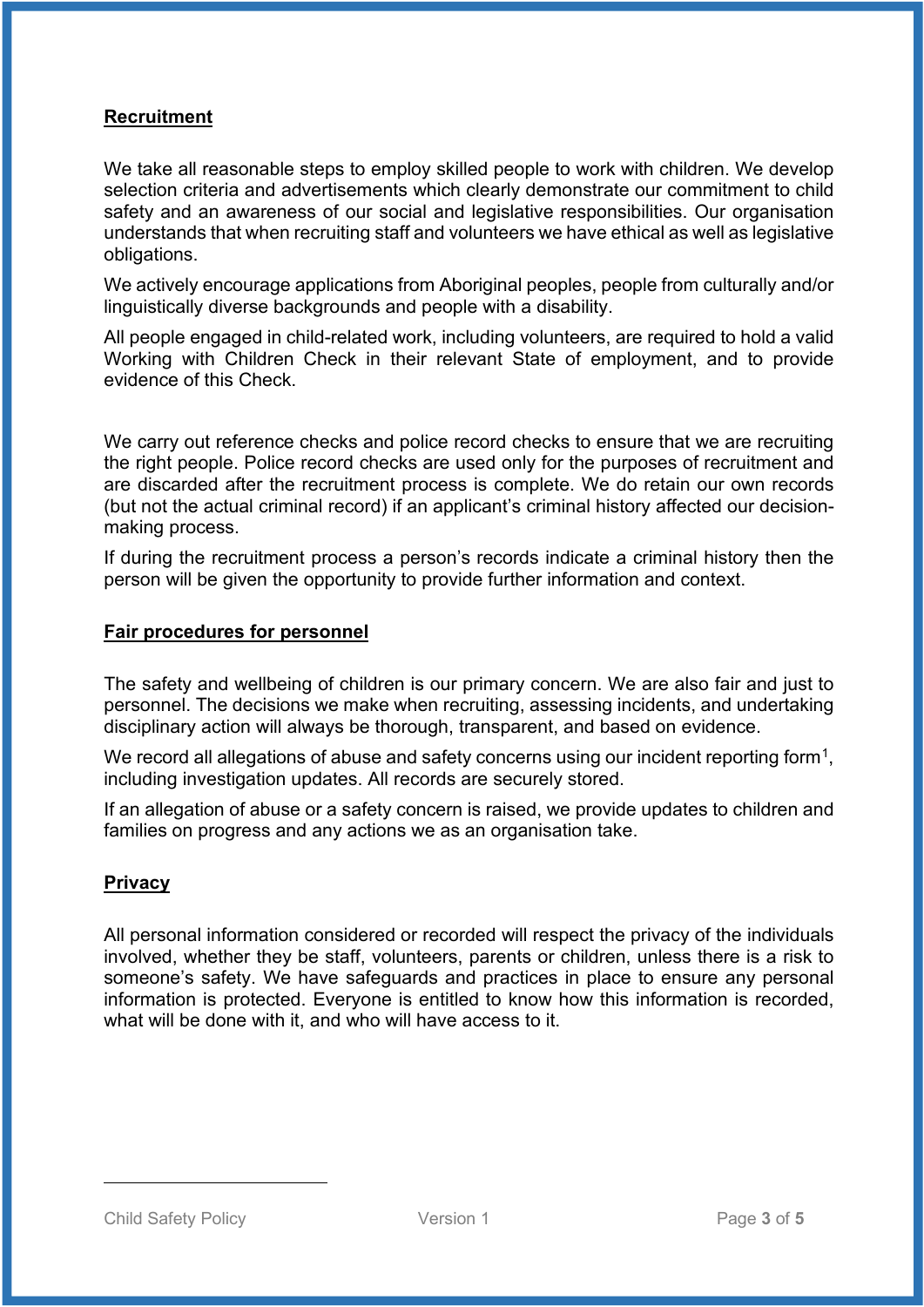#### **Legislative responsibilities**

Our organisation takes our legal responsibilities seriously, including:

- **Failure to disclose:** Reporting child abuse and neglect is a community-wide responsibility. All adults who have a reasonable belief that an adult has committed an offence against a child under 16 have an obligation to report that information to the police.
- **Failure to protect:** People of authority in our organisation will commit an offence if they know of a substantial risk of child abuse and neglect and have the power or responsibility to reduce or remove the risk, but negligently fail to do so.
- Any personnel who are **mandatory reporters** must comply with their duties.

#### **Risk management**

Organisations are required to protect children when a risk is identified (see information about failure to protect above). In addition to general occupational health and safety risks, we proactively manage risks of abuse to our children.

We have risk management strategies in place to identify, assess, and take steps to minimise child abuse risks, which include risks posed by physical environments (for example, any doors that can lock, multiple exits), and online environments.

For example, no staff or volunteer is to have contact with a child under 18 on social media including but not limited to – Facebook, LinkedIn, Instagram, TikTok. The only exclusion to this is when a child under 18 follows our organisation pages. Children under 18 who do follow our organisation pages will not be subjected to any inappropriate material.

Images that include any child under 18 will not be used for advertising purposes without parent or guardian permission.

#### **Allegations, concerns and complaints**

Our organisation takes all allegations seriously and has practices in place to investigate thoroughly and quickly. Our staff and volunteers are trained to deal appropriately with allegations.

We work to ensure all children, families, staff and volunteers know what to do and who to tell if they observe abuse or are a victim, and if they notice inappropriate behaviour.

We all have a responsibility to report an allegation of abuse if we have a reasonable belief that an incident took place (see information about failure to disclose above).

If an adult has a **reasonable belief** that an incident has occurred, then they must report the incident. Factors contributing to reasonable belief may be:

- a child states they or someone they know has been abused (noting that sometimes the child may in fact be referring to themselves)
- behaviour consistent with that of an abuse victim is observed
- someone else has raised a suspicion of abuse but is unwilling to report it
- observing suspicious behaviour.